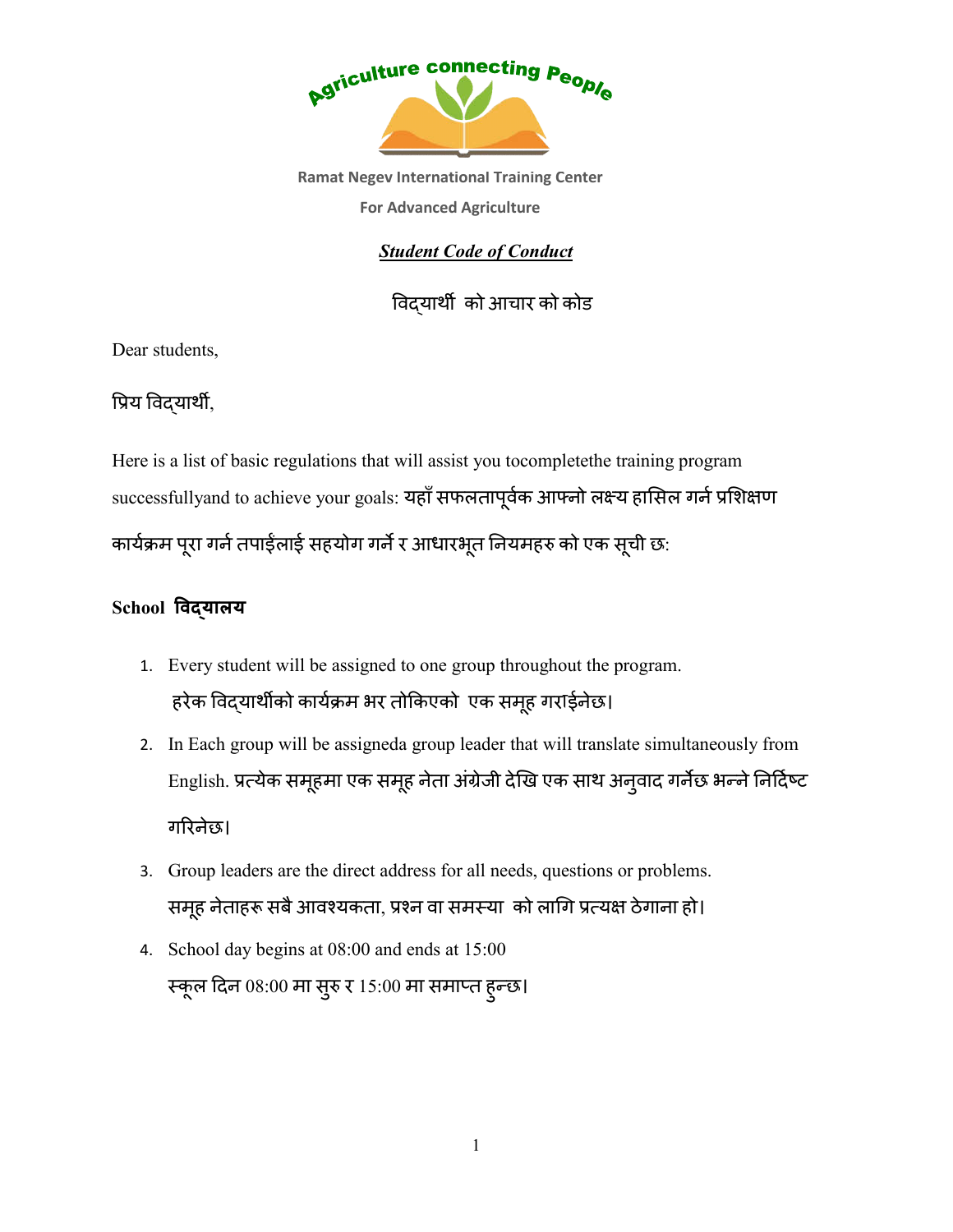

- 5. First session starts at 8:00 ends at 11:00. Second session startsat 12:00, ends at 15:00. पहिलो सत्र 8:00 मा सुरु हुन्छ र 11:00 मा समाप्त हुन्छ। दोस्रो सिजन, 12:00 मा सुरु हुन्छ र 15:00 मा समात हु छ।
- 6. Lunch will be held from 11 11:00-12:00. लच 11:00 देख12:00 सम आयोिजत गरनेछ ।
- 7. Students are expected to attend class and to complete all assignments.

# विद्**यार्थी कक्षामा उपस्थितभइ सबै जिम्मेवारी** पूरा गर्न अपेक्षा गरिन्छ।

- 8. class attendance is an individual student responsibility कक्षा उपस्थित एक विद्यार्थीको व्यक्तिगत जिम्मेवारी हो ।
- **9.** Absence from school will be allowed only twice and only for a reasonablecause. It is student'sresponsibilityto provide satisfactory evidence to the group leader to substantiate the reason for absence**. उचत कारण** b]vFO{ **दईु पटक मा वयालय बदा अनु मत हु नेछ।**

**समू ह नेता**nFO{ **बदा अनु मत** को nFlu **सतोषजनक माण दान गन**] **वयाथको**

## **िजमेवार हो ।**

- 10. Use (talk, play, write etc.) of cellular phone during class is prohibited. कक्षा समयमा सेलुलर फोन निर्षधित छ।
- 11. To receive a completion certificate, one must attain a minimum grade of 60% 60%in each course. एक पूरा प्रमाणपत्र प्राप्त गर्ने, हरेक एक विषयमा 60% को एक न्यूनतम ग्रेड हासिल गनुपछ।
- 12. Completion certificate with honor will be granted to students who achieved an average grade of 88 and above. Completion certificate with high honor will be granted to students whoachieved an averagegrade of 95 and above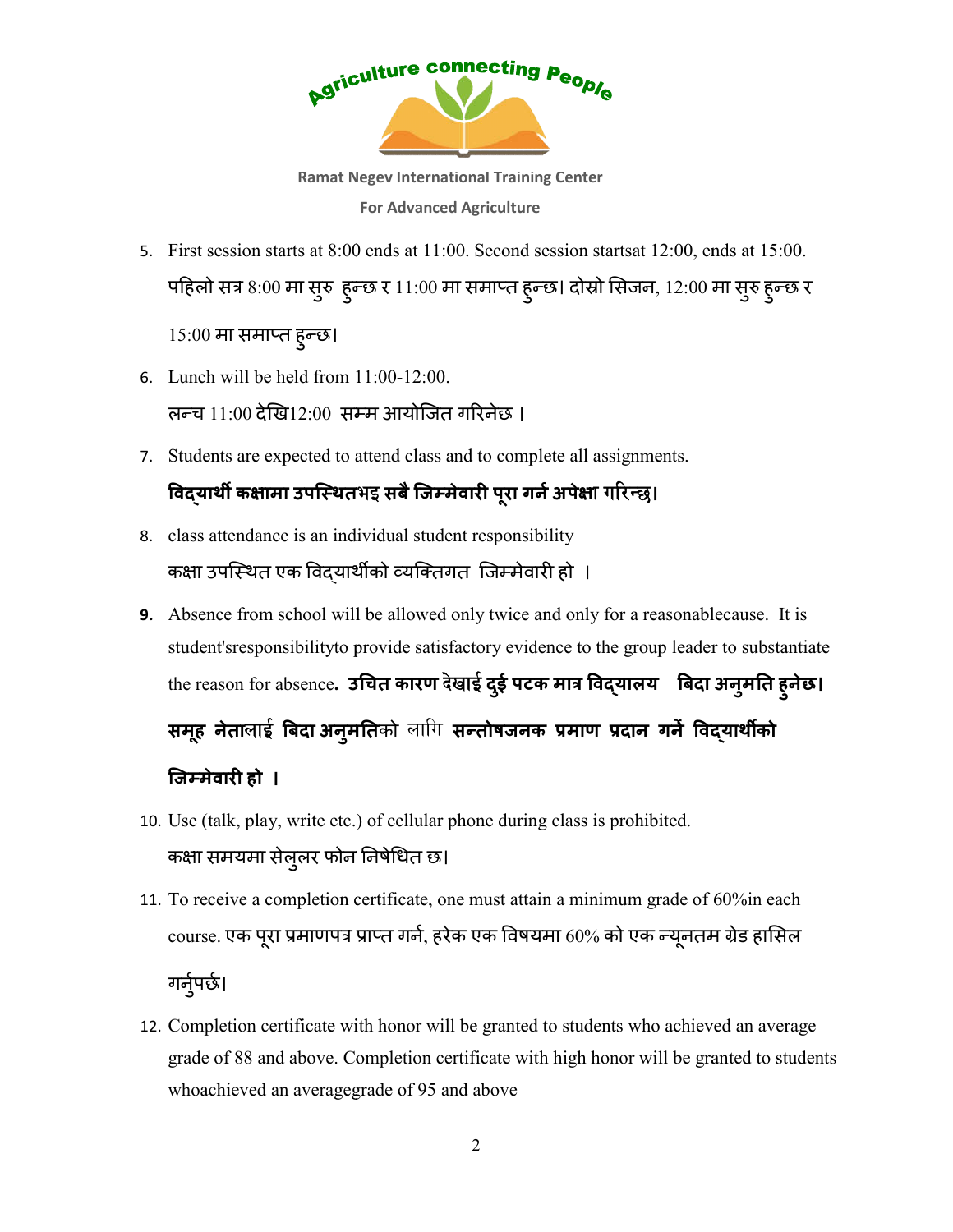

सम्मान साथ पूरा प्रमाणपत्र 88 र माथि को एक औसत ग्रेड हासिल गर्ने विद्यार्थीहरूलाई प्रदान गरिनेछ। उच्च सम्मान साथ पूरा प्रमाणपत्र 95 र माथि को एक औसत ग्रेड हासिल गर्ने वयाथहलाई दान गरनेछ।

13. School is located in Kmehin village. Students are limited to stay on school area only. It is prohibited to use any private equipment aroundwondering throughthe village. स्कूल Kmehin गाउँमा स्थित छ। विद्यार्थी विद्यालय क्षेत्रमा मात्र बस्नका लागि सीमित छन्। यो गाउँमा स्थित वरिपरि कुनै पनि निजी उपकरण प्रयोग गर्ने निषेध गरिएको छ।

### **Electronic media इलेनक मडया**

- 14. All students must attend school witha personal laptop computer. सबै विद्यार्थीहरू व्यक्तिगत ल्यापटप कम्प्युटरको साथ विद्यालय आउन पछे।
- 15. All students must comply with local laws relating to copyright, security, and electronic , media. सबै विद्यार्थीहरू स्थानीय प्रतिलिपि अधिकार, सुरक्षा, र इलेक्ट्रोनिक मिडिया सम्बन्धी यवथाको पालन गनुपछ। पछ।
- 16. All students must make certain that their computer is secured against viruses, and other intrusions. सबै विद्यार्थीले आफ्नो कम्प्युटर भाइरस र अन्य हस्तक्षेप विरुद्ध सुरक्षित छ भनेर केही गर्नुपर्छ।

**Transportation to school**: कूल परवहन: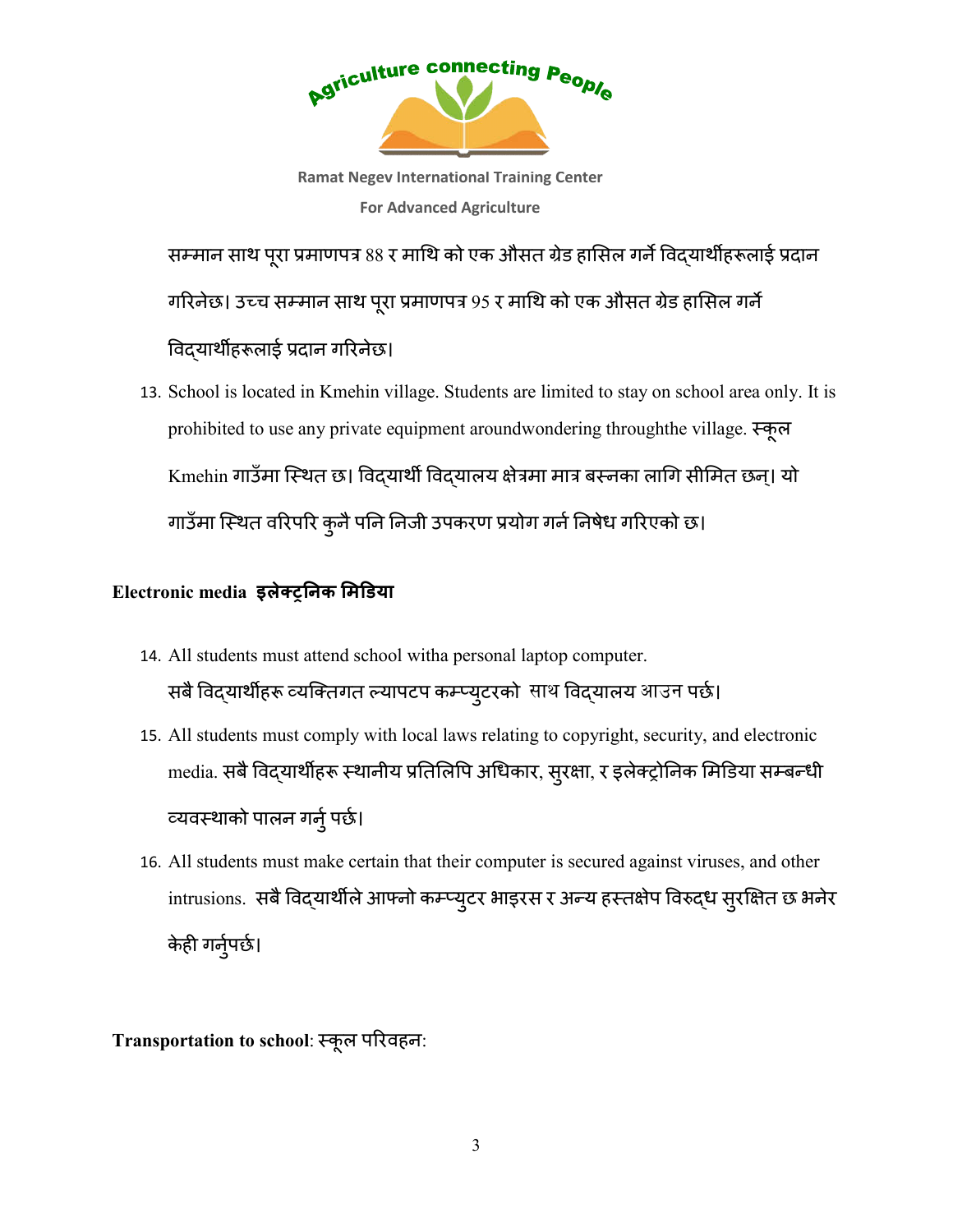

- 17. It is student responsibility toboard the bus according to the schedule for his specific farm. आफ्नो विशिष्ट खेत लागि समय तालिका अनुसार बस बोर्ड गर्ने विद्यार्थी जिम्मेवारी हो।
- 18. Proper behavior on the buses is obligatory.Students must comply to hygiene and safety rules and to traffic laws बसमा विद्यार्थीको उचित व्यवहार हुनुपदंछ।विद्यार्थीले आफ्नो स्वच्छता र सुरक्षा नियम र यातायात व्यवस्था अनुसार चल्नै पर्छ ।
- 19. No smoking on the bus. बस मा धूम्रपान अनुमति छैन।

#### **Alcohol and smoking devices**

#### रक्सी र धूम्रपान उपकरणहरू

- 20. Alcohol drunkenness is prohibited(regardless of age). रसी मतवालापन (उमेर बना ) नषेधत छ।
- 21. Possession, use, consumption, manufacture, sale or distribution of alcohol and/or Possession, use, consumption, manufacture, sale or distribution of alcohol and/or<br>smoking devices is prohibited. रक्सी / धूम्रपान उपकरणहरूको प्रयोग, उपभोग, निर्माण, बिक्री वा वितरण निषेधित छ।

#### **Equipment उपकरण**

22. All students are expected to keep the training program's equipment and facilities, in All students classes or at any other place. सबै विद्यार्थीहरूले कक्षाहरूमा वा अन्य कुनै पनि ठाउँमा, प्रशिक्षण कार्यक्रम गरेको उपकरण र सुविधा राख्नेछन् भन्ने आशा गरिन्छ।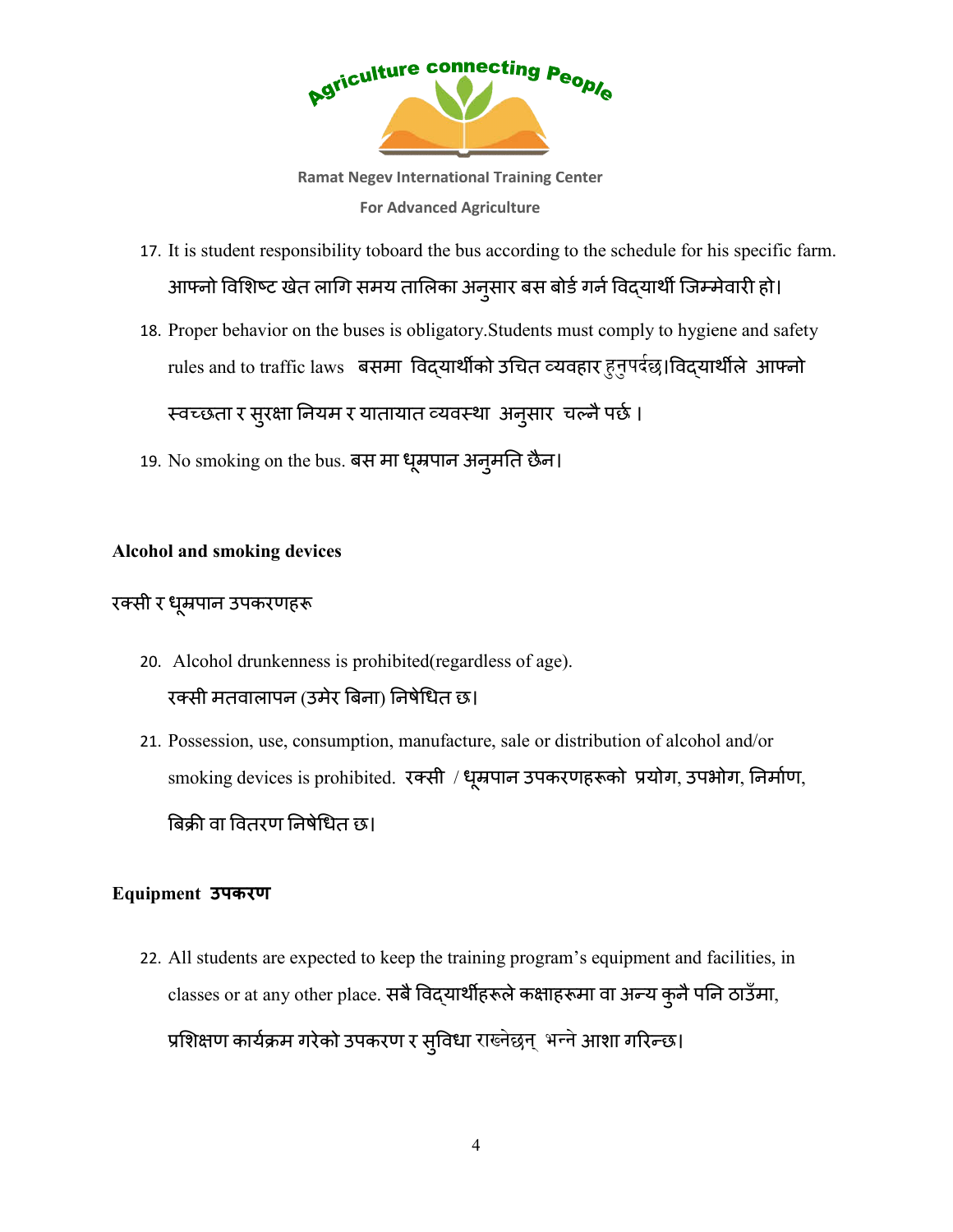

## **At the Farm कृष मा**

- 23. All students must follow the farm procedures and regulation as presented by the farmer सबै विद्यार्थहिरू किसान दवारा प्रस्तुत प्रक्रिया र नियमको पालना गर्नुपर्छ
- 24. All work procedures and regulation must follow the law and safety regulations. सबै काम प्रक्रियाहरु र विनियमन व्यवस्था र सुरक्षा नियमहरु पालना गर्नुपर्छ
- 25. Every farm has its own day work schedule the student must follow it. हरेक खेत**मा** आफ्नै दिन काम अनुसूची छ - विद्याथीलाई यो पालना गर्नुपछे।
- 26. Taking day/days off from work must be coordinated with the farmer and must get his approval. एक दिन / दुई दिन छुट्टीको लागि किसान सग समन्वित हुनुपर्छ र उहाँको अनुमोदन प्राप्त गर्नुपर्छ।
- 27. Students must inform their group leader if they plan to leave the area to travel for more than one day. विद्याथीले एक भन्दा बढी दिन को लागि यात्रा गर्न क्षेत्र छोड्ने योजना छ भने आनो समू ह नेतालाई सूचत गनुपछ।
- 28. Any illness must be informed to the farmer as soon as possible. Ask the farmer for a Doctor's or clinic appointment. Inform your group leader and ask for assistance if there is some difficulty to communicate with farmer. कुनै पनि रोगको बारमासकेसम्म चाँडो किसानलाई जानकारी हुनुपर्छ।तपाई एक डाक्टर वा क्लिनिक नियुक्तिका लागि किसानलाई सोध्नु पर्छ। यदि किसान संग कुराकानी गर्न केही कठिनाई छ भने आफ्नो समूह नेतालाई सूचित र सहायताको लागि अनुरोध गर्नुपर्छ ।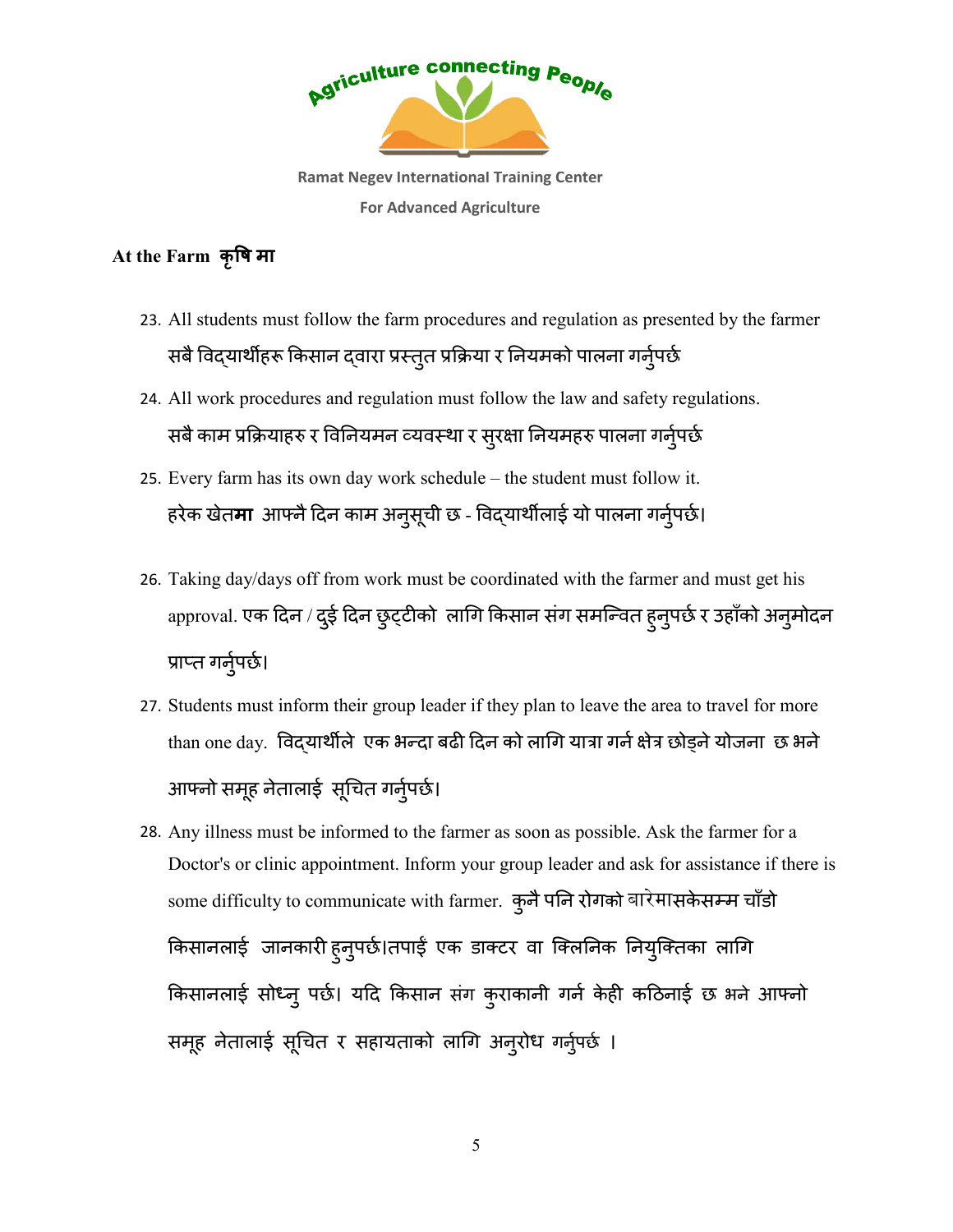

- 29. All equipment provided by the farmer will be returned when project ends in good condition. Selling or giving away farm equipment is not allowed. यदि परियोजना राम्रो अवस्थामा समाप्त भएमा किसान द्वारा प्रदान सबै उपकरण फितो गरिनेछ। उपकरण बिक्री वा अरूलाई दिने अनुमति छैन।
- 30. Entering greenhouses or open fields for any reason without permission of the owner is considered as trespassing. मालिकको अनुमति बिना कुनै पनि कारणका लागि Greenhouses वा खुला क्षेत्रहरू प्रवेशगनुं अतिक्रमणका रूपमा मानिन्छ।
- 31. Taking any amount of fruit or vegetables from a farm without permission is prohibited. अनुमति बिना कुनै खेत बाट फल वा तरकारी लिएर जान निर्षधित छ।
- 32. We urge all students not to keep large amounts of cash in their rooms. Lost or stolen cash is rarely retrieved. आफ्नो कोठा मा नगद को ठूलो मात्रा नराख्न सबै विद्यार्थीहरू आग्रह छ। हराएको वा चोरी नगद विरलै प्राप्त छ।
- 33. Any problem you encounter on the farm (work, money, social) please contact your group Any problem you encounter on the farm (work, money, social) please contact your grou<sub>l</sub><br>leader for advice. तपाईको फार्ममा कुनै पनि समस्या (काम, पैसा, सामाजिक) छ भने कृपया सल्लाह लागि आफ्नो समूह नेता सम्पर्क गर्नुहोस्।

# **Personal conduct and general information यितगत आचरण र सामाय जानकार**

34. All students are expected to behave politely.